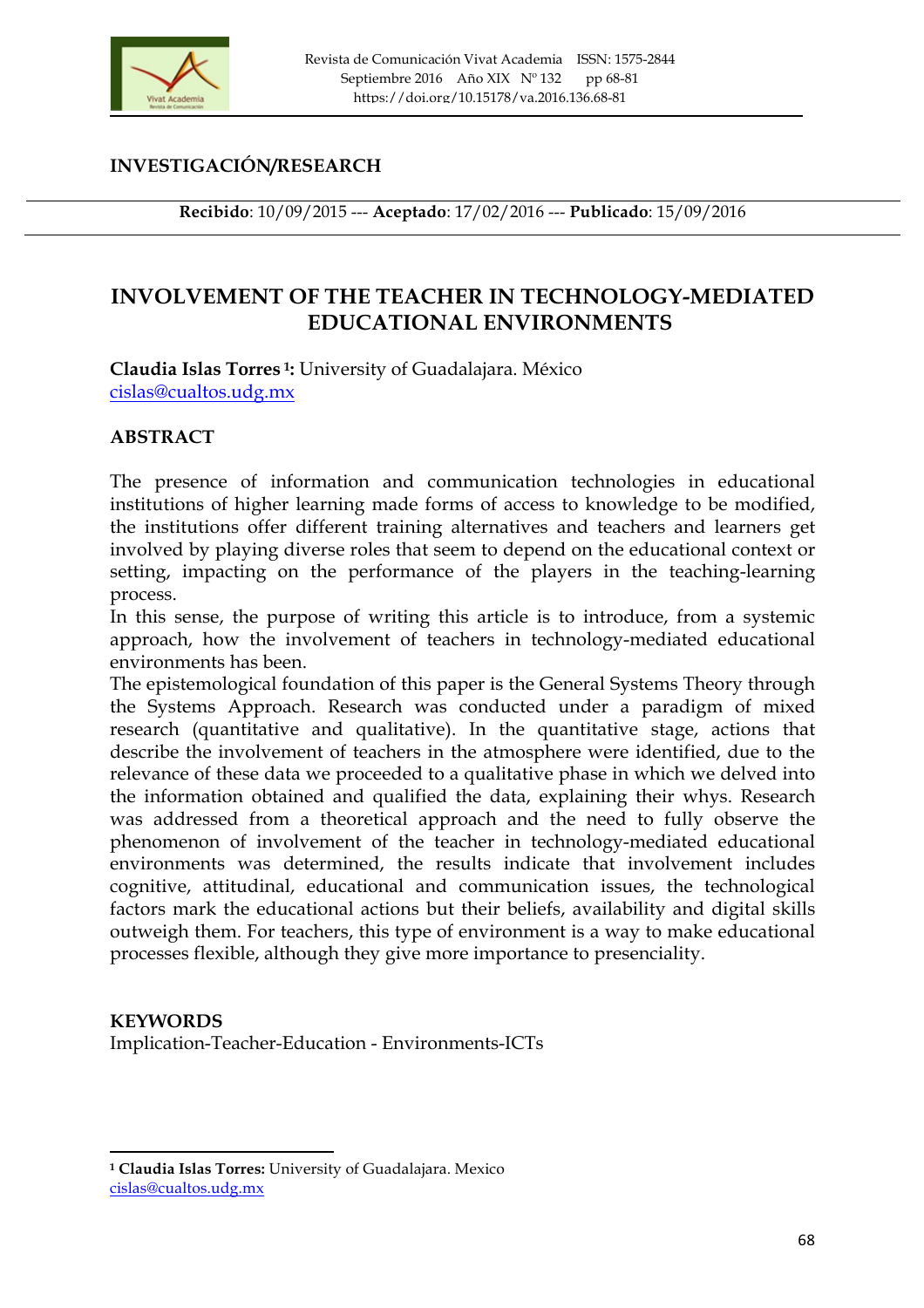# **LA IMPLICACIÓN DEL DOCENTE EN LOS AMBIENTES EDUCATIVOS MEDIADOS POR TECNOLOGÍAS**

### **RESUMEN**

La presencia de tecnologías de información y comunicación en las instituciones educativas de nivel superior originó que las formas de acceso al conocimiento se modificaran, las instituciones ofrecen alternativas de formación distintas y los docentes y aprendices participan jugando roles diversificados que parecen depender del contexto o el escenario educativo, impactando en el desempeño de los actores del proceso enseñanza-aprendizaje.

En este sentido, el objetivo del presente escrito es dar a conocer desde un enfoque sistémico cómo ha sido la implicación del docente en los ambientes educativos mediados por tecnologías.

El fundamento epistémico de este trabajo es la Teoría General de Sistemas a través del Enfoque Sistémico. La investigación se llevó a cabo bajo un paradigma de investigación mixto (cuantitativo-cualitativo). En la etapa cuantitativa se identificaron las acciones que describen la implicación del docente en el ambiente, a raíz de la relevancia de estos datos se procedió a una fase cualitativa donde se profundizó la información obtenida y se dio cualidad a los datos, explicando sus porqués. Desde la perspectiva teórica con que se abordó la investigación se determinó la necesidad de observar integralmente el fenómeno de la implicación docente en los ambientes educativos mediados por tecnologías, los resultados indican que dicha implicación contempla cuestiones cognitivas, actitudinales, pedagógicas y comunicacionales, los factores tecnológicos marcan las acciones docentes pero pesan más sus creencias, disponibilidad y competencias digitales. Para los docentes este tipo de ambientes son una manera de flexibilizar los procesos educativos, aunque dan mayor importancia a la presencialidad.

#### **PALABRAS CLAVE**

Implicación-Docente-Ambientes educativos-TIC

### 1. **INTRODUCTION**

In recent decades, the presence of Information and Communication Technologies (ICTs) and especially the Internet has led universities to live a process of change which transforms them into flexible structures that facilitate access to knowledge and development of academic communities, according to the needs of the 21stcentury society (Bozu & Canto, 2009). However, despite the obvious impact of ICTs in training processes and particularly in students, their educational use is still a big challenge, since different research reports show little use of such tools in the classrooms (Karsenti & Lira, 2011).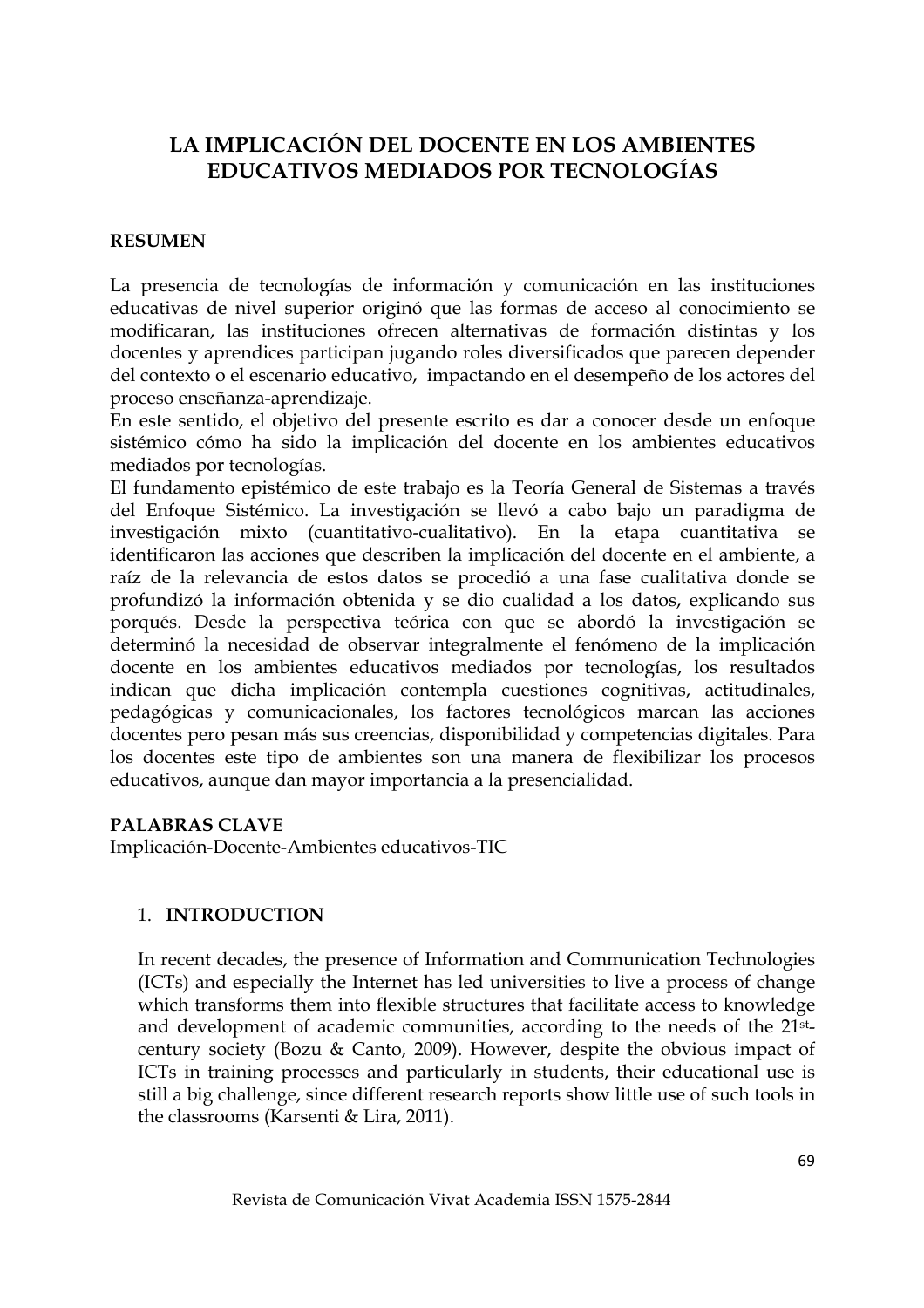The diversity of literature that deals with research regarding the use of ICTs in education agree that technologies in higher education have entailed modifications, adaptations, innovations and restructuring in which teachers are daily faced with the need to rethink their teaching practices . For example, the Bologna Declaration (Bozu & Canto, 2009) proposes a new university model where the student is the center of the teaching role and his role is diversified to become a counselor or guide who also know how to use ICTs to provide content, generate dynamic interactive teaching materials and design mechanisms that capture students' attention by helping to build meaningful learning.

In turn, educational institutions follow their ways according to their academic models, vision and mission, investing in technological infrastructure as a way to justify innovation in education and join the information society; however, there are few relevant studies to show a real impact of these factors in university teaching (López, 2013).

As authors like García Márquez, Bustos, Miranda y Espíndola (2008) and Bernal (2008) say, technologies may eventually cause discomfort in teachers because they involve the transformation of their professional skills to integrate them into the curricula, since it is a requirement of educational institutions with the idea that technologies be appropriated, a situation that seems to prioritize technological innovation, neglecting pedagogical innovation, the latter being established as a true challenge to teachers since they must design learning activities that are of quality for students (Santamaria, San Martin, & Lopez, 2014), in order to develop optimal an teaching-learning process in which the styles and technologies used by teachers in teaching line up to the learning styles of students.

In this light, the inclusion of ICTs in the teaching-learning has given way to the configuration of various educational environments where the degree of presence of technological tools gives them characteristics of their own that describe them as being completely online (e-learning), mixed (b-learning), ubiquitous (u-learning), among others, the essential element of which is the implementation of technological tools based mainly on Internet as a means to complement the training processes.

In this sense, the problems identified in this piece of research turn around situations described in the preceding paragraphs: what it means for teachers to include technology in their daily work, what institutions do to include ICTs, what the technology-mediated teaching-learning process represents in pedagogically terms and technological skills; finally, these issues set the guidelines to state that knowing, from a systemic approach, how the involvement of teachers in technology-mediated educational environments has been is the goal of this piece of research. The systemic approach as an epistemic foundation that enabled a comprehensive view of the phenomenon under study.

The results of this piece of research let us see that the involvement of teachers conceived as active participation in technology-mediated educational environments can be understood from comprehensive observation, in which various elements describing their daily tasks are involved. Systemic observation helped identify factors that characterize the involvement of teachers in this kind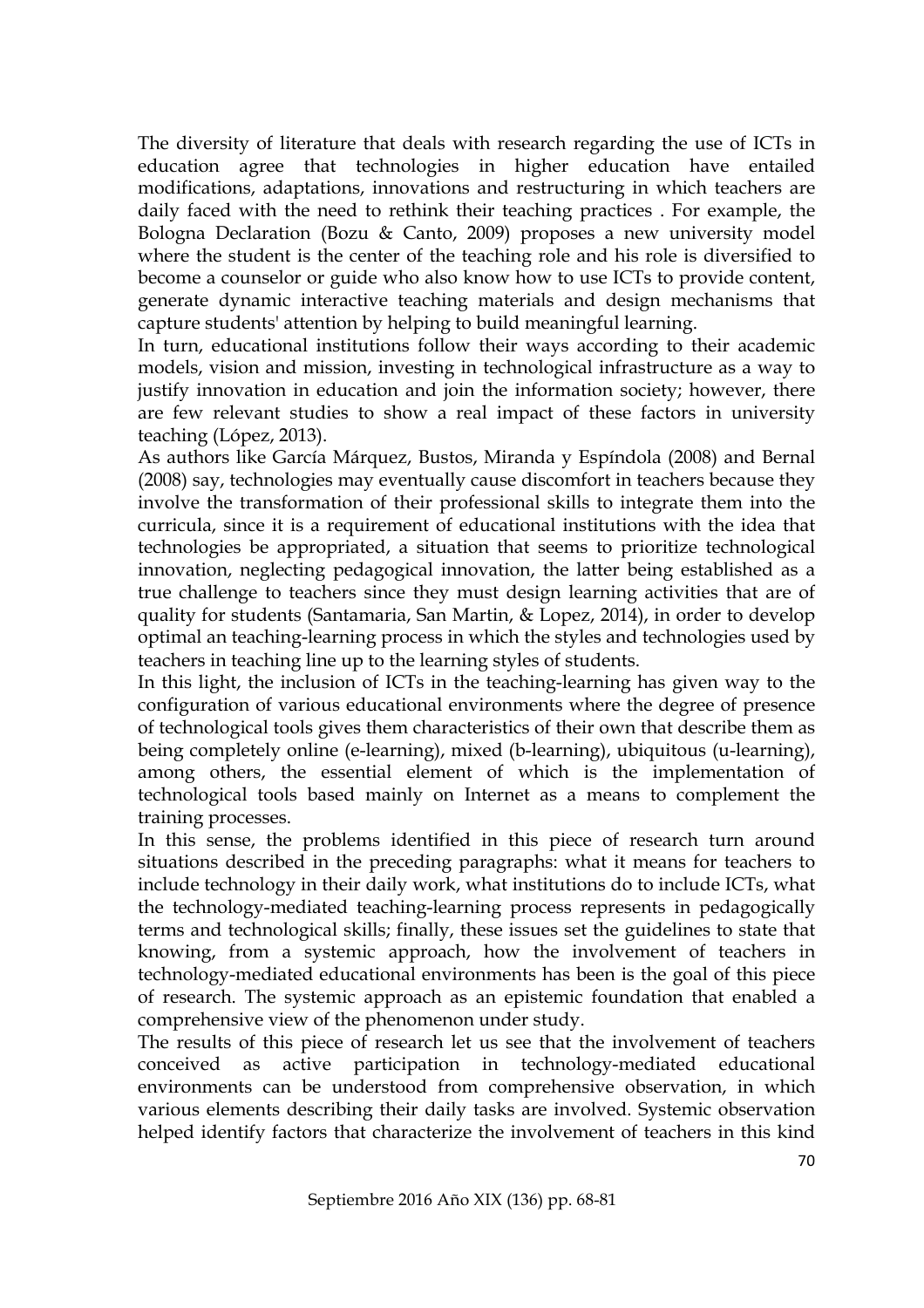of environment, so the contribution of this paper is the use of a theory that arises in the area of natural sciences as a foundation explaining social phenomena when they are addressed as a network of systems that have their own functionality and influence each other.

# **2. METHODOLOGY**

The systemic perspective with which this piece of research was devised identified five main dimensions from literature (cognitive, attitudinal, educational, technological, communicative) that would expose the elements that, from this perspective, characterize the involvement of teachers in technology-mediated educational environments.

The research paradigm used in this study was of a mixed type (quantitative and qualitative) (Hernández, 2010), the intention was to start from a diagnosis that quantitatively identified actions denoting the involvement of teachers in the environment, and later to quality data that were significant after a correlation analysis.

### **2.1 Quantitative Stage:**

• In this research phase, a questionnaire with closed questions on a Likert scale was designed and applied. The instrument was validated by experts and applied to a group of 8 teachers participating in mixed mode courses.

• Once information was captured and collected, a correlation analysis of variables was conducted through which it was determined which were the elements of each dimension that gave evidence of the involvement of teachers in the environment under a trust factor of 95%.

### **2.2 Qualitative Stage**

To complement the quantitative stage, teachers were interviewed in depth, the interview was interpreted through discourse analysis from which it would be possible to describe what teachers live in an unconventional educational context, in such a way that what was expressed was information denoting their involvement in the environment.

### **2.3 Empirical reference**

The empirical reference of this piece of research is the University Center of Altos de la Universidad de Guadalajara, which offers a total of 14 bachelor's degrees which correspond to social economic administrative areas, health, biological and social sciences, with a population of approximately 3,772 students and 374 teachers.

Due to the scope of research, we worked with 8 teachers who had participated in mixed courses on the calendar 2013B. The sample is small because, due to the characteristics of this piece of research, dimension in probabilistic terms is not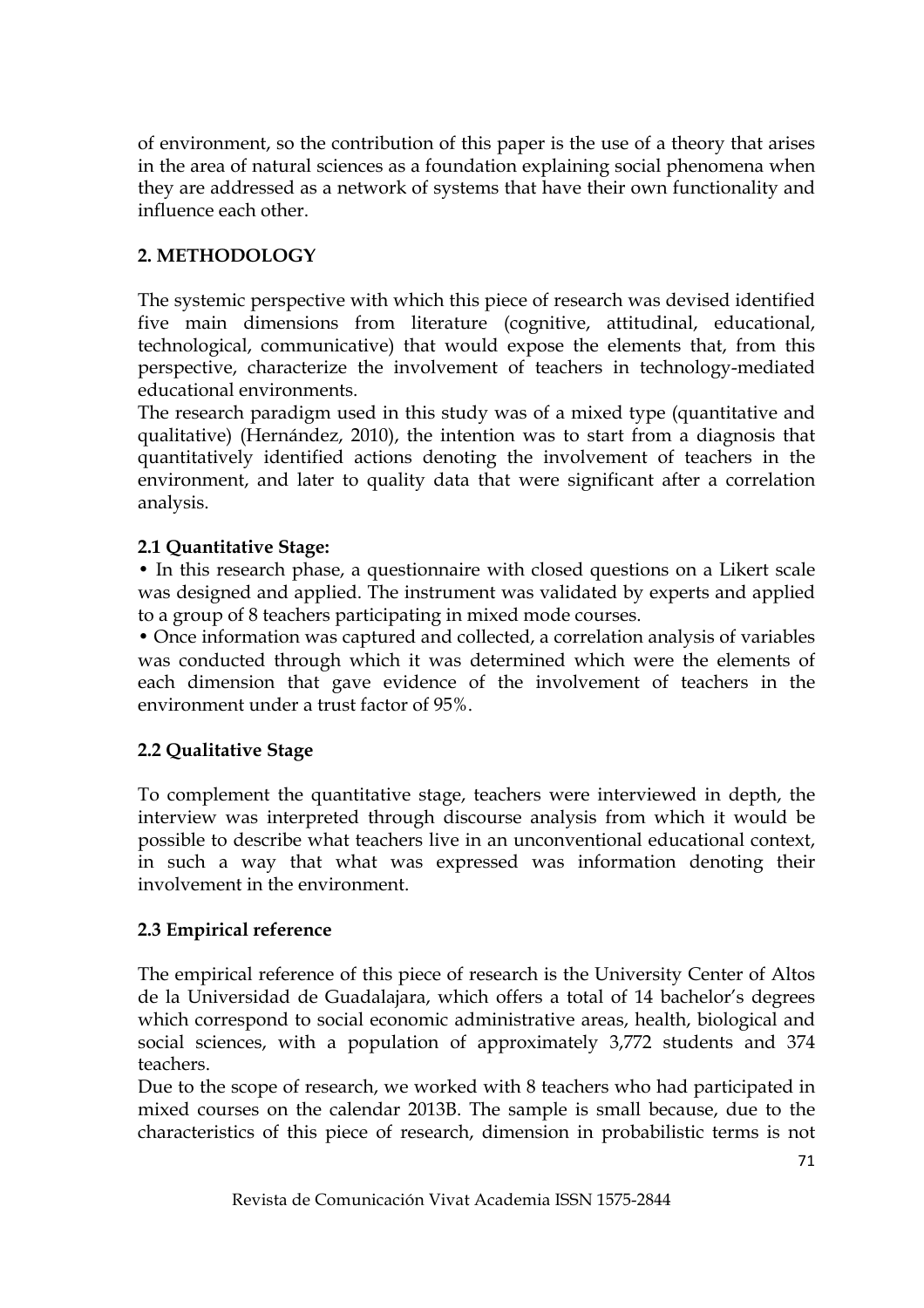necessary, because the researcher's interest was not the generalization of the results but qualitative inquiry.

Participating teachers had from one to two courses in mixed mode in the careers of Computer Engineering, Bachelor of International Business, Bachelor of Public Accounting and Bachelor of Administration. Therefore, the sample was selfselected (Hernandez, 2010) as participants responded to an invitation by the researcher.

### **2.4 Unit of analysis to approach the empirical reference**

The unit of analysis corresponded to: the involvement of teachers in a technologymediated educational environment.

This unit distinguishes the involvement and active participation of teachers with the environment. Due to its characteristics, the analysis unit is of a subjective type as regards the qualities of people.

## **3. ANALYSIS AND DISCUSSION**

### **3.1 Quantitative Stage**

The demographic characteristics of the population were as follows:

- five female teachers
- 3 male teachers
- The ages of those involved range from 30 to 43 years
- Senior teaching at the university is from 3 to 24 years

In technological terms, involvement of teachers in the technology-mediated environment was observed under the following criteria:

• 100% said they have computer equipment as well as a mobile device, in turn, 80% of them said they use these tools as a means of communication. 30% use them to send and receive files and 50% for academic purposes.

• Their skills in using the Internet are reflected in their daily search for information; however, only 80% used this network to prepare their lessons daily while 20% do so only once a week.

• For purposes of communication through chats, only 25% of them use it daily, the others do so sporadically or never.

• For teachers, the Internet is a tool that facilitates sharing of information.

• With regard to their ability to use tools of Web 2.0, it is primarily focused on social networks, followed by use of shared documents and sites to generate animated presentations.

• The involvement of teachers in technology-mediated educational environments is also noted for their opinion on whether the technology had transformed their teaching actions, communication, time management, search for information and lesson planning; from their perspective. there has been a transformation reflected in the way they plan their lessons and how they organize their time.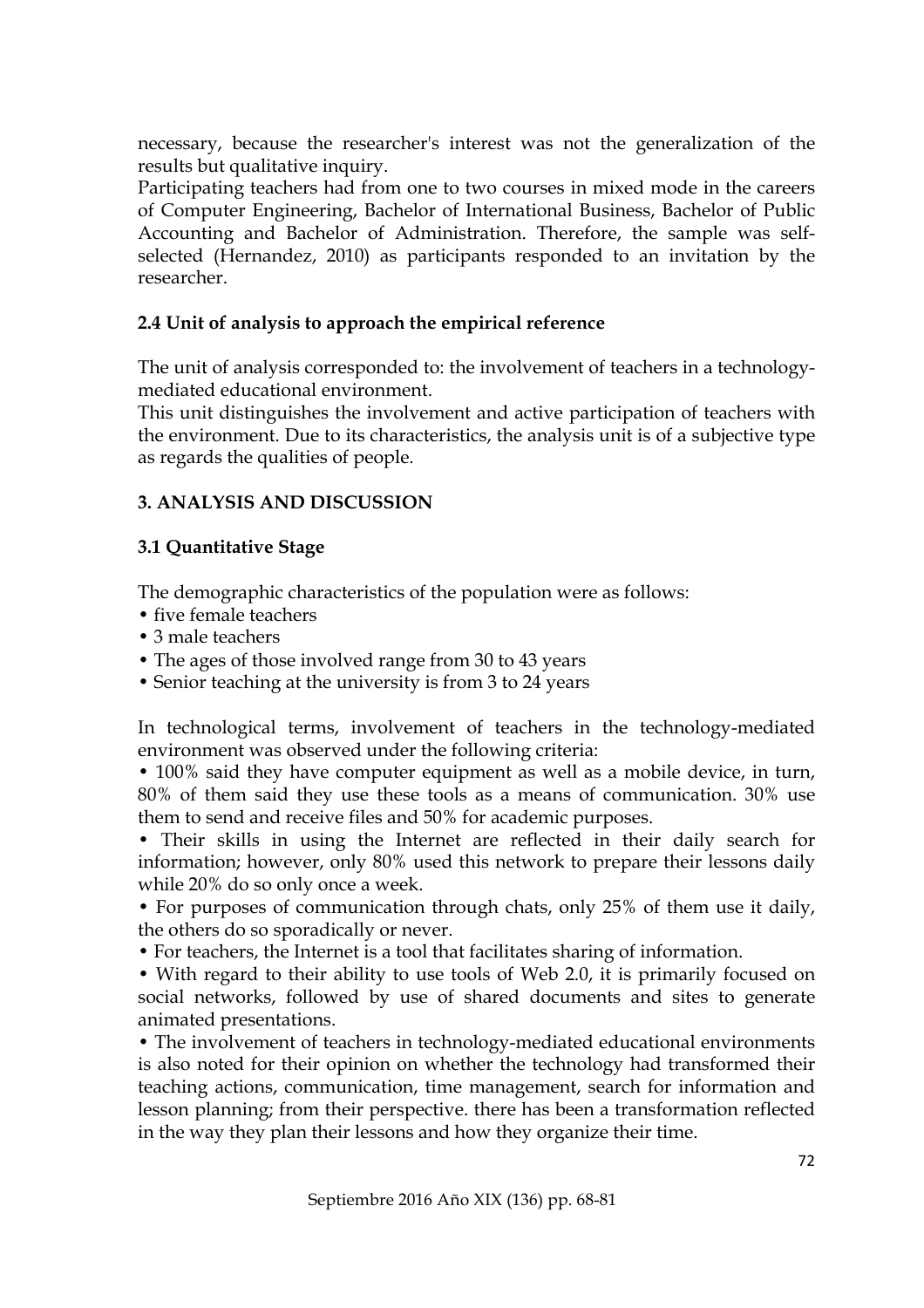In terms of *cognitive* aspects that mark the involvement of teachers in the environment, it was identified that they regard the Internet as essential to teach in a mixed mode and what follows is some of the reasons they expressed:

- It is essential
- To stay in touch and in line with technological innovations
- It is essential to step 1
- I can use many tools and interact with all
- Accessibility
- All applications can be used to benefit teaching and learning practices
- If you do not handle internet, you cannot work

When teachers were questioned about whether teaching in a mixed mode was better than in a classroom, 50% said they agreed and 50% said no and expressed the following arguments:

For no:

- Indecision
- In the classroom I am in direct contact and there is feedback
- If the presence part is necessary
- I only use it as support to the subject for feedback
- For yes:

• Fall into the monotony, if imparted on a presence basis enthusiasm would be lost

- It works smoothly
- I look for a way to combine the two moments and strengthen with resources
- I provide information and facilitate consultation

For participating teachers, getting involved in a subject where technologies are implemented such as in the case of mixed courses is a challenge, especially for practical subjects, so they prefer presenciality for such subjects, in the case of theoretical subjects, they consider more flexibility to implement ICTs.

Besides, the benefits of implementing ICTs are valued in terms of time, they can perform other activities in addition to being forced to learn to use more technologies and evaluate objectively. They also said they apply different teaching strategies, make the lesson dynamic and plan the courses well.

Regarding attitude, the teachers express acceptance of technology-mediated environments, their actions are aimed at setting up courses where they can implement ICTs and try to follow up the activities that are generated.

As for teaching, the teachers said they relate the activities carried out on a presence basis to those implemented online to reinforce learning, confirm knowledge, meet the concerns of students, close the activities and conclude debates and support students to identify the relevance of what they learn.

Teachers also always say they follow up the learning activities undertaken by the students, it is not this way as regards feedback via personal messages or followup in forums.

Concerning the application of teaching strategies, teachers seek to activate prior knowledge of students so they can relate it to the new information through classroom activities and online. They also provide information reviewed by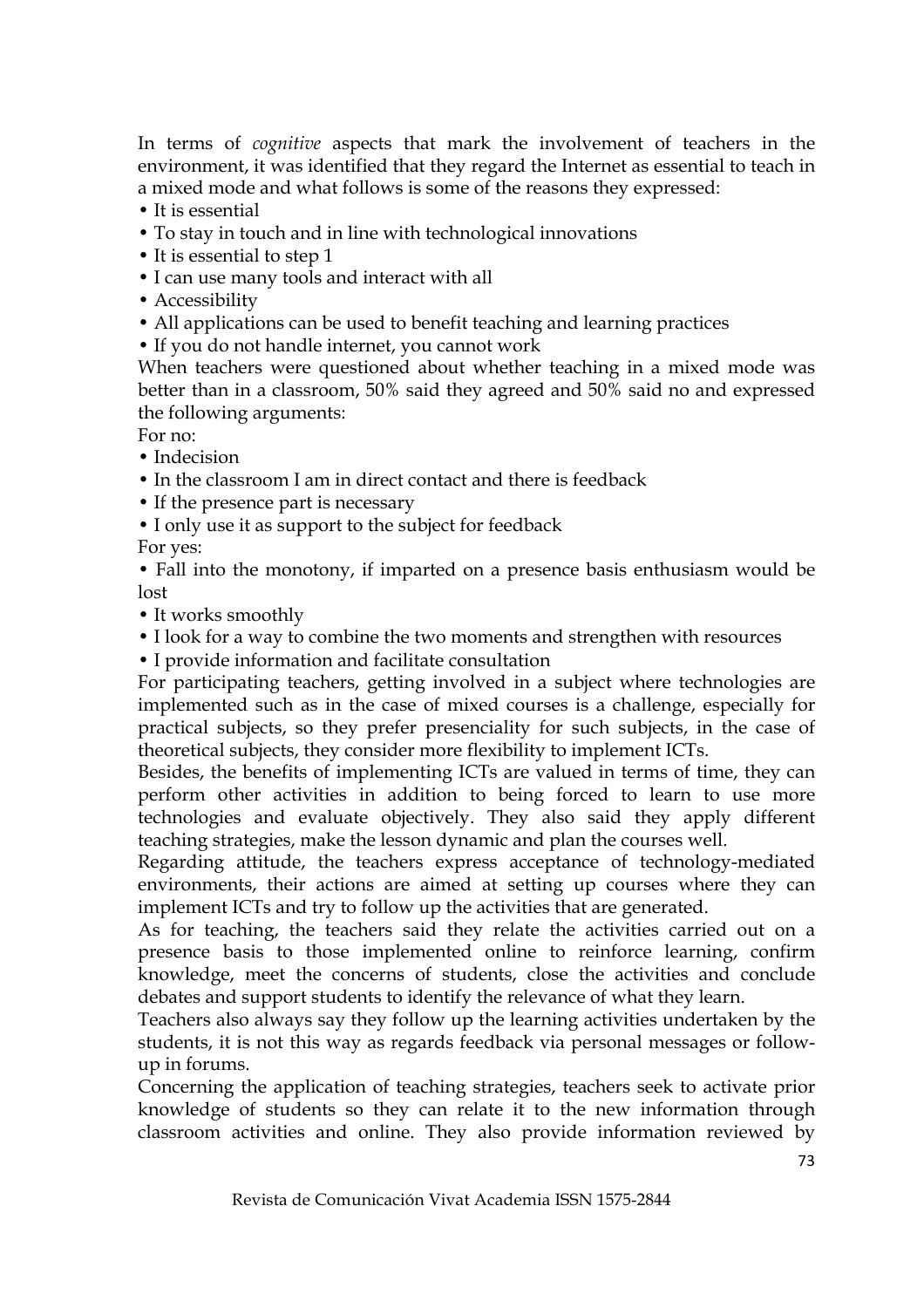themselves to provide it to students and enable them to understand and demonstrate it in activities in which there are real problems to which students must find a solution.

Regarding communication, teachers reported that they have ability to discern when and how they should communicate with the students participating in a technology-mediated course and trigger debates to exchange views with students referring to the topics covered in the course. Though these answers seem to indicate a good communication with students, when questioned about the possibilities of communication with students through technology-mediated environments, five respondents said that there is more flexibility for communication, whereas three saw no and what follows is the arguments they are commented:

For no:

• Unsure, sometimes I can better work out doubts in presence lessons.

- I rather like the presence modality, because in the mixed one you have to work twice over.
- Communication can be 100% in a presence course, it is a matter of organization. For yes:
- Sometimes the student expresses himself quietly and does not want his comments to be viewed or heard by the whole group.
- Communication is not only the classroom, but constant.
- Communication is simultaneous.
- You keep in touch through the platform in presence sessions and by other means such as social networking.

One more question that teachers were posed in terms of communication was whether they interacted more with students through a platform than in a presence session, to which all replied no and expressed the following arguments:

They said no, providing the following reasons:

- I interact more with them a presence session.
- I interact more in the classroom.
- There is more communication in the classroom.
- I would say I'm irresolute.
- I always try most doubts are worked out in person.
- It is a more interpersonal way.
- Interaction is equal in the two modes.

Descriptively, the preceding paragraphs give an idea of the involvement of teachers in technology-mediated educational environments, apparently their behaviors are favorable and may be deduced there is an active participation to the benefit of the environment. There is a perceivable reasonable preference for activities in classroom, a situation that could be explained by the educational background of those involved in this piece of research since they were trained in a traditional scheme and patterns are usually repeated.

The results presented are not intended to be a generalization of the involvement of teachers in technology-mediated educational environments, but the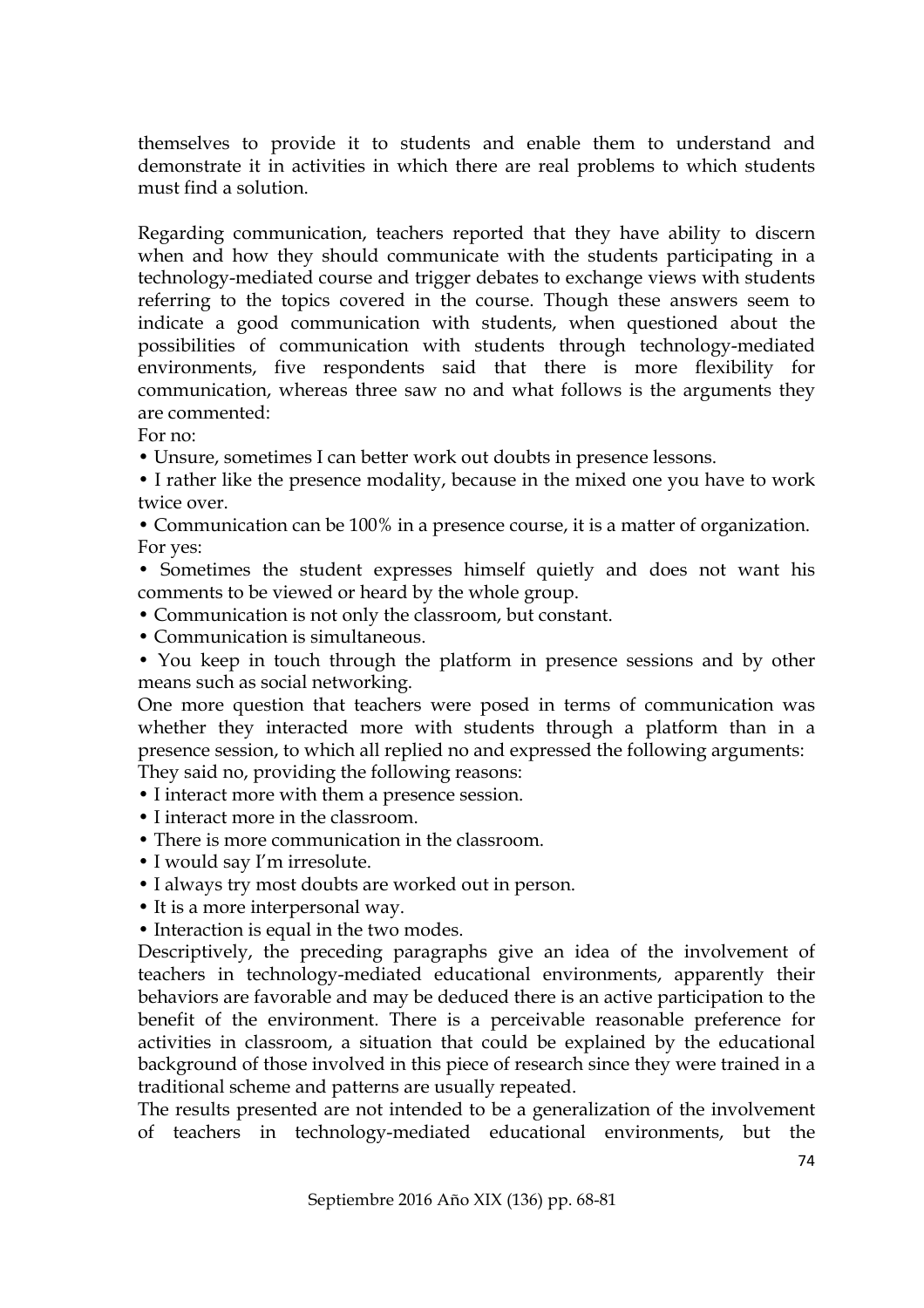representation of a reality that gave enough interviews to deepen elements and thus qualify the data.

To specify a little more the opinion of teachers and identify the significant elements that denote involvement, a nonparametric statistical test for Taub Kendall ordinal variables was performed to see the correlation among dimensions wherefrom the most representative variables that explained the involvement were obtained (Figure 1).

|                              | Cognitive. | Attitudinal. | Teaching. | Communicative. |
|------------------------------|------------|--------------|-----------|----------------|
|                              | Perception | Acceptance   | Training  | Interaction    |
| Attitudinal. Acceptance      | $-1$       |              |           | $-0,775$       |
| Communicative. Interaction   | $-0,775$   | $-0,775$     | $-0,775$  |                |
| Teaching. Hab. Instructional | 1          | -1           |           |                |
| Teaching. Training           | $-0,775$   | $-0,775$     | $-0,775$  | $-0,775$       |
| Cognitive. Perception        |            | $-1$         |           | $-0,775$       |
| instructional teaching       |            |              |           | $-0,775$       |
| didactic teaching            |            |              |           |                |





Figure 1 represents the dimensions and the correlations that were less significant at an alpha of 0.05 representing a value of 95% confidence.

Note also the outstanding crossings among dimensions and the representative variable of each one which, in turn. were indicators of involvement. It shows that while the teacher is less interested in teaching in the presence modality he will teach better in a technology-mediated environment, coupled with the fact that the teacher must have instructional skills that he needs, have received training and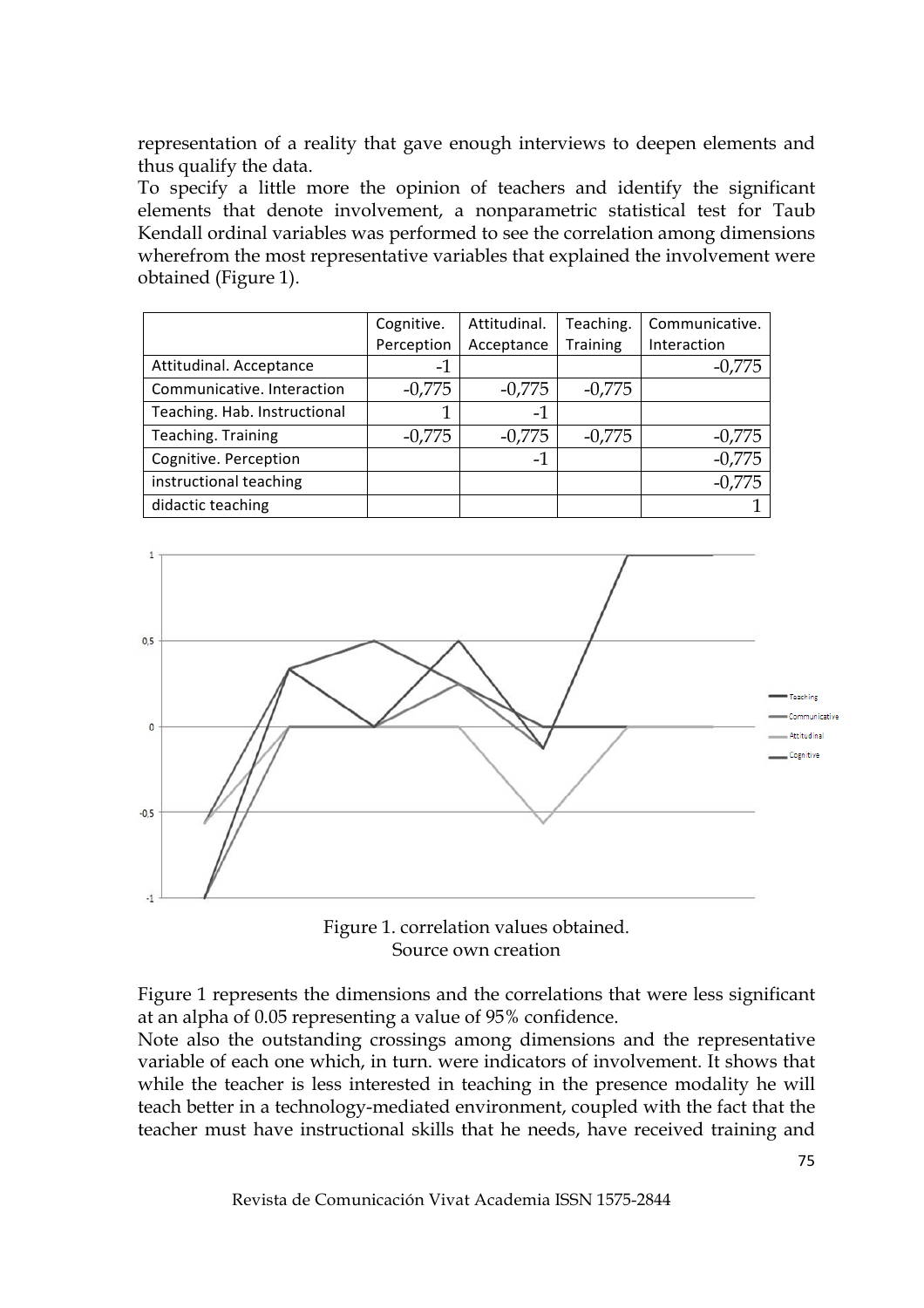identify opportunities for interaction with students.

Teachers are more interested in the presence course when they do no perceived that they can teach better in technology-mediated environments, plus the teacher does not have sufficient training and instructional skills for such terms and does not identify communication possibilities. He teaches if he has sufficient training and identifies opportunities for communication through interaction. Communication through interaction occurs when the teacher prefers less the presence course, perceives that can teach better in a technology-mediated environment, has instructional skills and is training for that modality, in addition to employing appropriate teaching strategies.

## **3.2 Qualitative Stage**

To complement the findings of the quantitative stage, we proceeded to apply indepth interviews to four of the eight participants, the interview was semistructured, for which we took into account the significant variables of each of the dimensions (cognitive, attitudinal, teaching, learning, technological and communicational); the flexibility of this type of interviews allowed additional questions to be posed to point out some concepts or opinions that were expressed by teachers. The questions helped in some cases to corroborate or further details in which the involvement of teachers in technology-mediated environments was detected.

The interview lasted approximately 45 to 60 minutes, participants were asked permission to record their comments and record the data that would serve for analysis.

Considering the objective: Introduce the involvement of teachers in technologymediated educational environments, the results of discourse analysis led to the following:

The conception of teachers under two aspects was identified, in the first instance what was positive: the organization of time, upgrading their technological skills, knowledge building with the student, innovation in its practice, and what was negative: poor institutional administrative organization, little response by students, poor materials, poor structuring and programming of courses, negative situations that weigh in the work of teachers, these coincide with those of Figueroa (2008), who stressed the need for teachers to reflect on their practice without being limited to traditional conceptual structures and give scope to situations of flexible and innovative training.

Teachers may have different visions of what a technology-mediated training environment is, a perception that is reflected in their practice and in which respondents agreed. Their involvement are observed more in the traditional and transmissive sense, their beliefs and experiences lead to their conducting their sessions monotonously and the appropriation of tools to facilitate the activities is secondary, they speak about facilitating readings and some other materials, but few of them mix different tools that stimulate the class more.

Teachers also agreed that students are not sufficiently self-managing because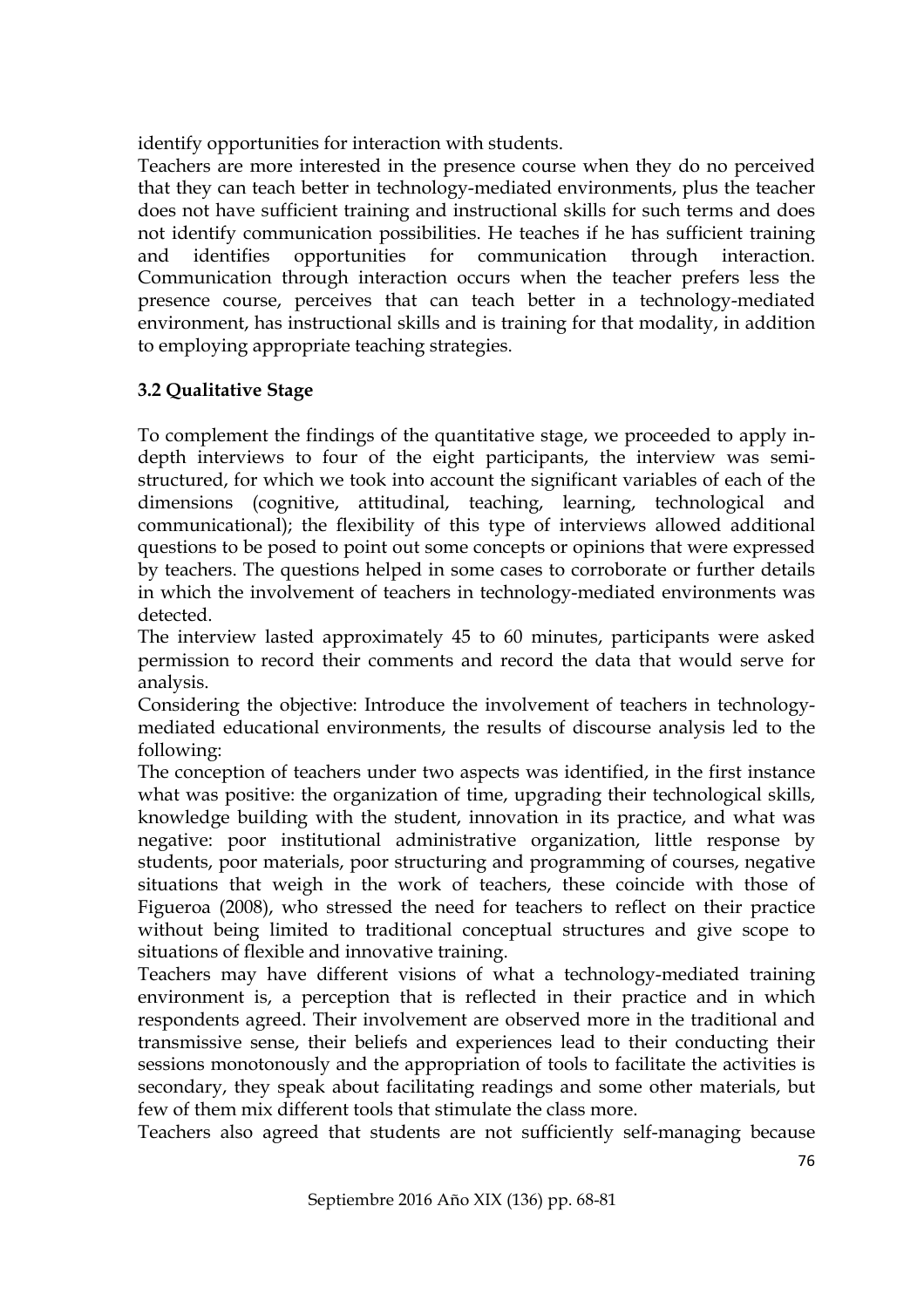there is a noticeable and clear dependence on teachers, students wait for their guidance to take initiative and organize learning. While students recognize the potential and capabilities of ICTs, they do not seem to appreciate that technology can help them in their academic development (Santamaria, San Martin, & Lopez, 2014).

Regarding the conception of teachers concerning a technology-mediated educational environment, participants clearly identify the moments composing it, the presence course and the virtual or online course. However, some appreciate the presence course more because it represents more contact with the student, an opportunity for socialization, as to what is technological, what is virtual is generally represented by the Moodle platform where you can deposit some resources, give instructions, evaluate, or configure some different activities, but there is little openness to other tools.

The systemic approach that guided this piece of research let us identify that part of the involvement of teachers in the environment depends on their cognition and attitudes observed from the willingness with which teachers respond to the situations they face and accept to be actively involved in the environments because they represent facilities in organization, planning, time management, access to information and control or monitoring of students, some people consider it to be a good experience that has served to support them in the fulfillment of their academic activities and because It is a tool that contributes to the development of knowledge of students.

Moreover, for teachers engaging in these technology-mediated educational environments, it involves their having more time investment and represent more work for them, a position that matches what Cabero (2010) had reported on his research, since in his conclusions he mentioned time investment in the preparation of materials, review of tasks, follow-up of groups and learning more about the use of technologies.

Regarding what is attitudinal, the interest that the teachers have about this type of environment is an indicator of their performance, it could be seen in the interviews that, for those involved in technology-mediated environments, it means more than simply using the platform as a means, it visualizes that there is significance beyond Moodle, it is open to using other tools to be in contact with the student and give greater importance to interaction and feedback.

The attitude of teachers towards the environment also has to do with the influence of the context in which teachers are, their training, the attitudes of students, their skills in the use of technologies and knowledge about them, their experience, availability and openness are crucial in getting involved with the environment.

With regard to education from a systemic perspective, it was inferred after the reference of teachers describing the applied teaching strategies, their instructional skills and the actions they take to capture the attention of students and achieve their learning.

The teaching dimension is present in the description that teachers make during their interviews, they speak about their instructional skills and some of the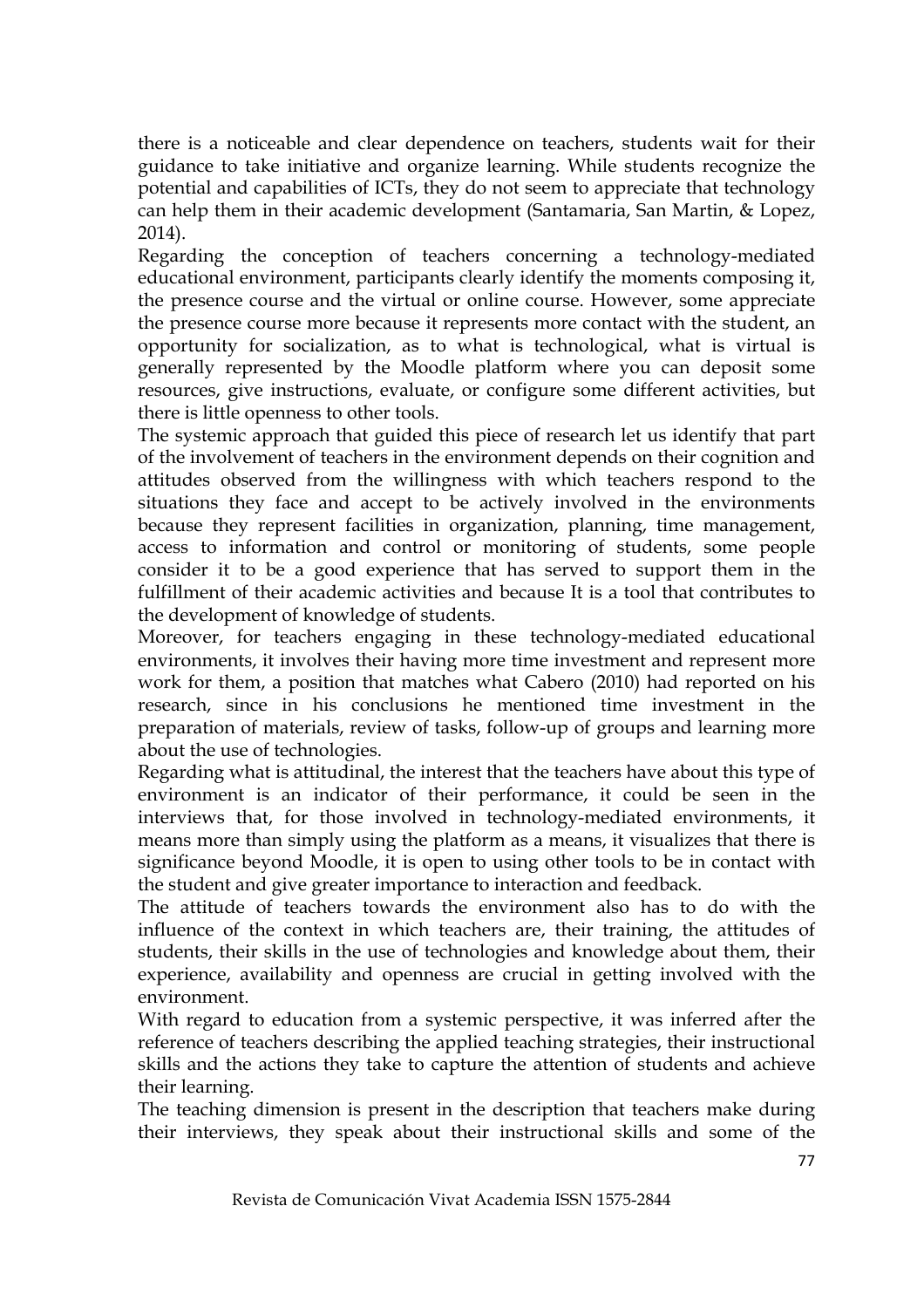strategies used to attract attention and achieve student learning, if these are good or bad or the best or the worst is not something which has been described in this piece of research, however, it can be identified if the dimension is present and interacts with others, among them there is mutual influence.

Technology-supported education, in this case setting up a mixed-type scenario, seems more influenced or conditioned by subjective aspects such as beliefs, knowledge, perceptions, values, experiences, interests, availability, etc; making the practice of teachers somewhat inconsistent since their responses to common situations can be totally different, as Torres (2010) and Castillo (2006) mentioned, the role of the teacher is seen beyond their expertise because it is based on their conceptions and values.

The didactic variable is related to instruction and training since what was more significant is that the teacher must have adequate teaching skills to design and implement this type of environments that not only deal with the transmission of content or make selected information available to students, but also shape their critical, reflective, selective thinking that leads them to discern, out of a world of information, which is the piece of information that best fits them to learn and apply it to their context, that is, their didactic strategies should prepare them to compare information and select the right tools and strategies to do so in line with their own learning styles.

With regard to the *technological* dimension, although quantitative analysis had no significant representations, it is present at all times as a transverse dimension, teachers mention it during interviews implicitly or explicitly, they make reference to them as the platform, internet, facebook, other tools, dropbox, googledocs, email, graphic organizers; they are necessary elements of which it is known they are there and are used to a greater or lesser extent, to some people ICTs become a way of giving greater dynamism to classes, having better and more opportunities for communication and therefore interaction , while for others they should not be a substitute for a presence lesson and should only be used as a means, not to reduce physical contact the presence face to face.

In this sense, technologies are not an obstacle to practice but rather their use is related again to what the teacher thinks of them, to their availability to be used regardless of what it involves and what it can mean in innovation of their teaching. As can be seen once again, the gear of dimensions is present, a dimension is not conceived in the absence of the other, but as complementary elements that shape the act and involvement of teachers.

Finally, the *communicative* dimension is represented by the interaction variable, in the statistical analysis there was perfect correlation when being crossed with the didactic variable, highly significant to the variables perception, acceptance, instructional and training, since teachers consider that technology-mediated environments provide greater possibilities for communication with students, a situation that is corroborated by what was told in their interviews, in varying degrees technologies support this communication and, to some of them, opening to different means by which they can be in touch offers the option of having students express their doubts, ask about their grades, or the teacher feeds them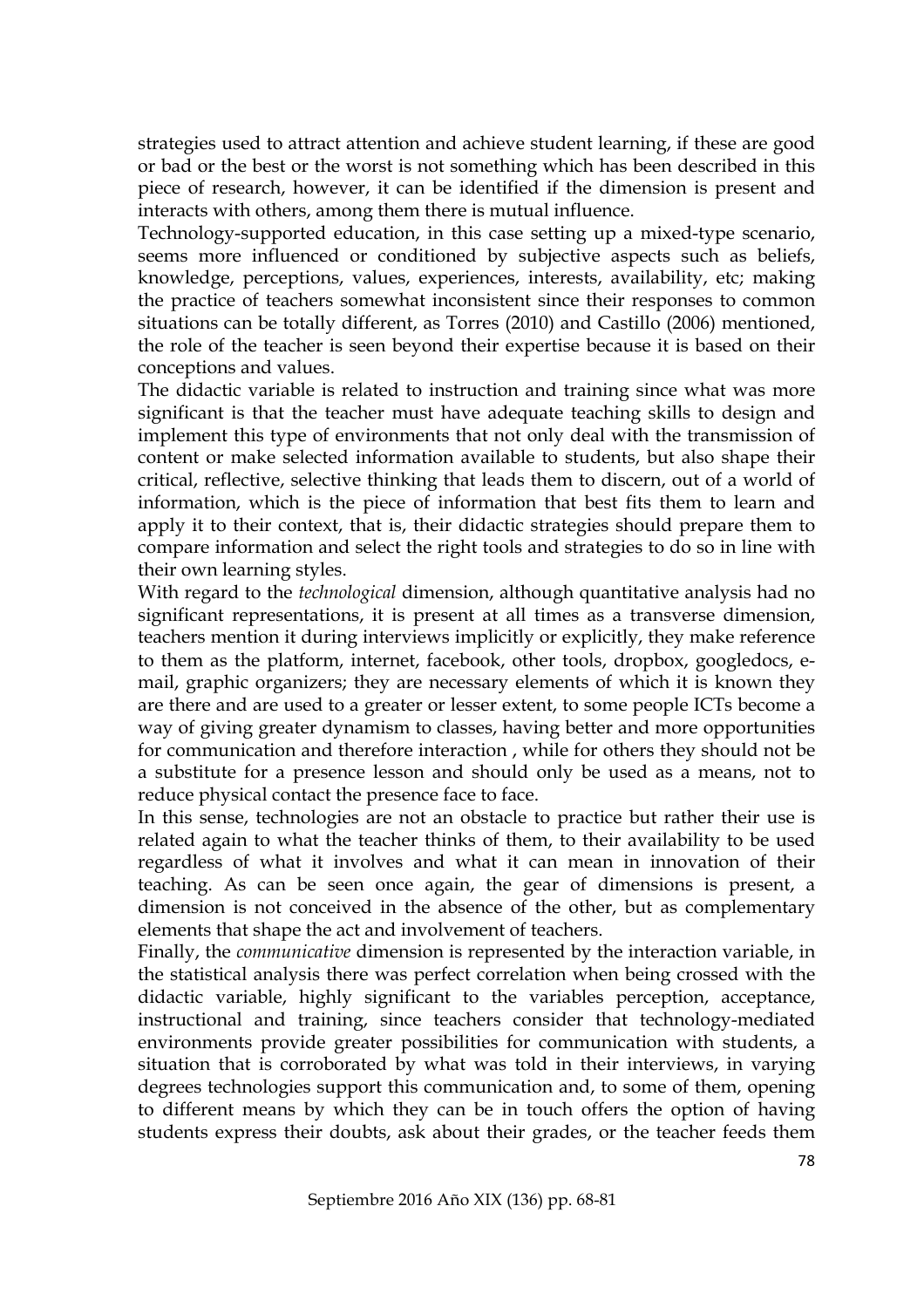back on their work. Communication in the teaching-learning process in mixed environments plays a vital role, it is through it that you can build shared knowledge, we should not forget that the stakeholders are social individuals by nature and require this approach with the other to give meaning to what they learn or teach, generating strategies for synchronous or asynchronous interaction which in turn strengthen the cognitive development of students by pursuing shared goals and intentions of learning.

Statistically, the strategy used by teachers to detonate communication is the discussion on the topics addressed in the course, note in interviews that this information is confirmed when teachers describe how they encourage discussions on topics already reviewed by students and on which the discussion takes place mainly in the classroom.

### **4. CONCLUSIONS**

Based on the above, we can say that the proposal of knowing the involvement of teachers through a systemic approach for the purposes of this piece of research has been successful, the way in which the relationship existing among the dimensions has been presented confirms that the characterization of this involvement would be more complex if they were isolated dimensions, so this way there was greater precision and schematization of the considerations about their reality.

The approach used in this study to represent the educational element as a system in itself constituted in turn by the cognitive, attitudinal, educational, technological and communicative dimensions allowed us to visualize the relationships among them, forming an integrity of constructs in which a series of actions or interactions with mutual influences as a result of their interconnections are involved.

Affirming that the involvement of teachers in technology-mediated educational environments could be studied from a systemic approach forced us to interpret quantitative and qualitative results from the actions that the teacher applies to fit in the requirements of the different circumstances in which the teacher has to live and which are demanded by the environment, for which the teacher develops habits which in turn allow them to learn from the situation in order to also make decisions about how to conduct their practice.

In this sense, teachers are immersed in an evolutionary process to which they gradually adapt out of what they believe, accept, know showing their capabilities to interact with the student and the environment.

#### **5. REFERENCES**

#### **Complete books:**

Hernández, R., Fernández , C., & Baptista, L. (2010). "Metodología de la investigación". México: McGrawHill.